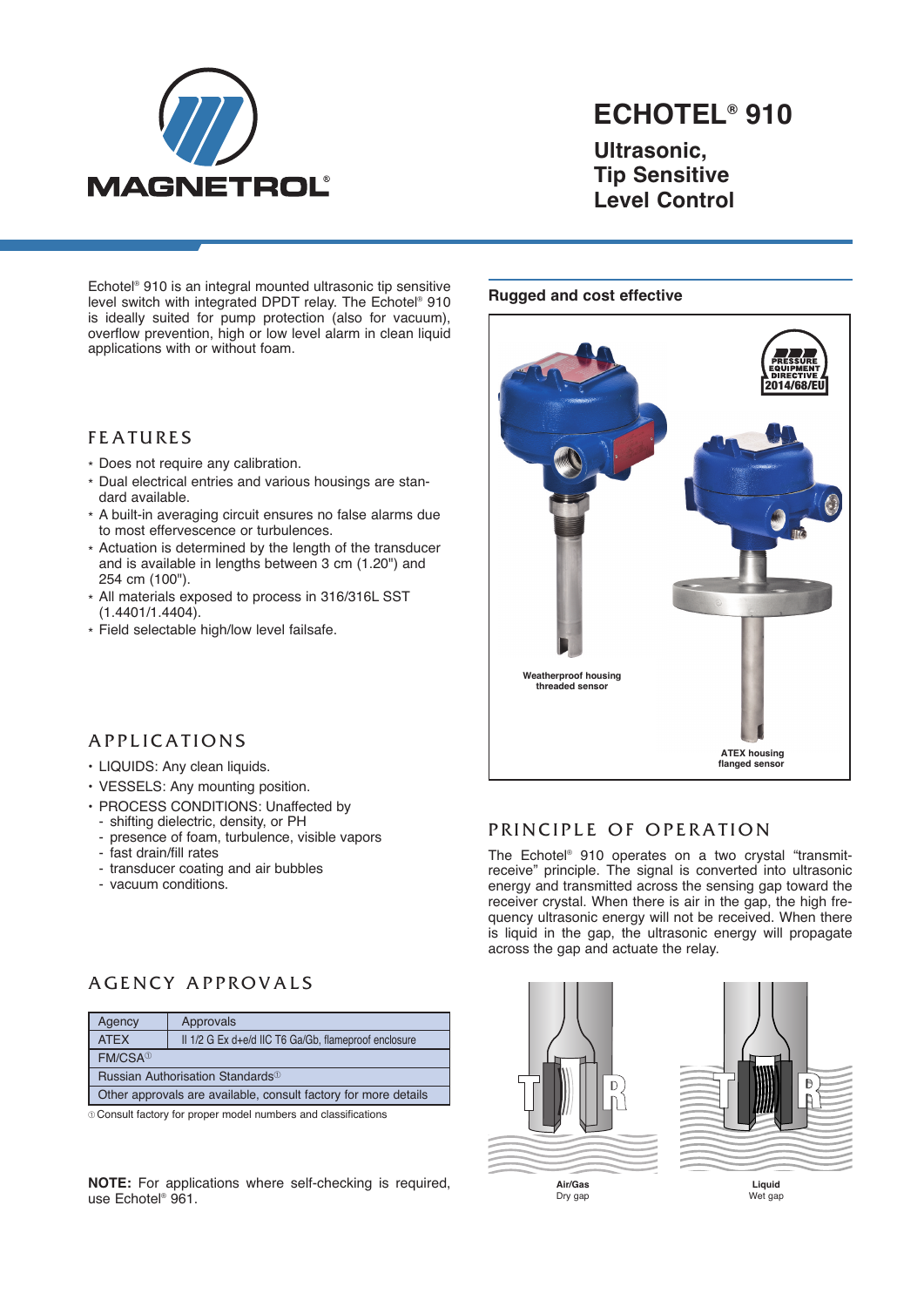

## ELECTRICAL SPECIFICATIONS

| <b>Description</b>            |                           | <b>Specification</b>                                                                                                         |  |
|-------------------------------|---------------------------|------------------------------------------------------------------------------------------------------------------------------|--|
| Line Voltage $(\pm 10\%)$     |                           | 240/120 V AC, 50-60 Hz - 24 V DC                                                                                             |  |
| <b>Power Consumption</b>      |                           | 2.5 VA Nominal                                                                                                               |  |
| Electronics Temperature       |                           | -40 °C to +70 °C (-40 °F to +160 °F)                                                                                         |  |
| Process Pressure/Temperature  |                           | 55,2 bar at -40 °C to +120 °C (800 psi at -40 °F to +250 °F)                                                                 |  |
| Response Time                 |                           | 0,5 s typical                                                                                                                |  |
| Repeatability                 |                           | $± 2$ mm (0.078")                                                                                                            |  |
| <b>Output Relay</b>           | Goldflash relay           | DPDT, 8.0 A (resistive)                                                                                                      |  |
|                               | Hermetically sealed relay | DPDT, 5.0 A (resistive)                                                                                                      |  |
| Housing                       |                           | IP 65, anti-corrosive painted cast aluminium                                                                                 |  |
| Sensor material               |                           | 316/316L SST (1.4401/1.4404)                                                                                                 |  |
| Failsafe                      |                           | Field selectable high or low level alarm                                                                                     |  |
| Electromagnetic compatibility |                           | Meets CE requirements (EN 61326: 1997 + A1 + A2)                                                                             |  |
| Approvals                     |                           | ATEX II 1/2 G Ex d+e/d IIC T6 Ga/Gb, flameproof enclosure<br>Other approvals are available, consult factory for more details |  |

### **QUICK RESPONSE CELL (QRC)**

Several models are available for extra quick shipment, within max. 15 days after factory receipt of purchase order, through the Quick Response Cell (QRC).To take advantage of QRC, simply match the green model number codes. QRC delivery is limited to a maximum of 10 units per order. Contact your local representative for lead times on larger volume orders, as well as other products and options.

## SELECTION DATA

#### **Optional transducer mounting flanges**

Thread-on mounting flanges can only be used in combination with 3/4" NPT process connection transducer.

#### **Thread-on flanges for use with 3/4" NPT-M connections**

| <b>ASME B16.5 flanges</b> |              | Part No.            |              |
|---------------------------|--------------|---------------------|--------------|
|                           |              | <b>Carbon steel</b> | 316/316L SST |
| 1"                        | 150 lbs $RF$ | 004-5867-041        | 004-5867-043 |
| 11/2"                     | 150 lbs RF   | 004-5867-021        | 004-5867-001 |
| 2"                        | 150 lbs $RF$ | 004-5867-022        | 004-5867-002 |
| 3"                        | 150 lbs $RF$ | 004-5867-023        | 004-5867-003 |
| 4"                        | 150 lbs RF   | 004-5867-024        | 004-5867-004 |
| 6"                        | 150 lbs RF   | 004-5867-025        | 004-5867-005 |
| 1"                        | 300 lbs RF   | 004-5867-042        | 004-5867-044 |
| 1 1/2"                    | 300 lbs RF   | 004-5867-026        | 004-5867-006 |
| 2"                        | 300 lbs RF   | 004-5867-027        | 004-5867-007 |
| 3"                        | 300 lbs RF   | 004-5867-028        | 004-5867-008 |
| 4"                        | 300 lbs RF   | 004-5867-029        | 004-5867-009 |
| 6"                        | 300 lbs RF   | 004-5867-030        | 004-5867-010 |
| 1"                        | 600 lbs RF   | 004-5867-051        | 004-5867-050 |
| 11/2"                     | 600 lbs RF   | 004-5867-046        | 004-5867-045 |
| 2"                        | 600 lbs RF   | 004-5867-049        | 004-5867-048 |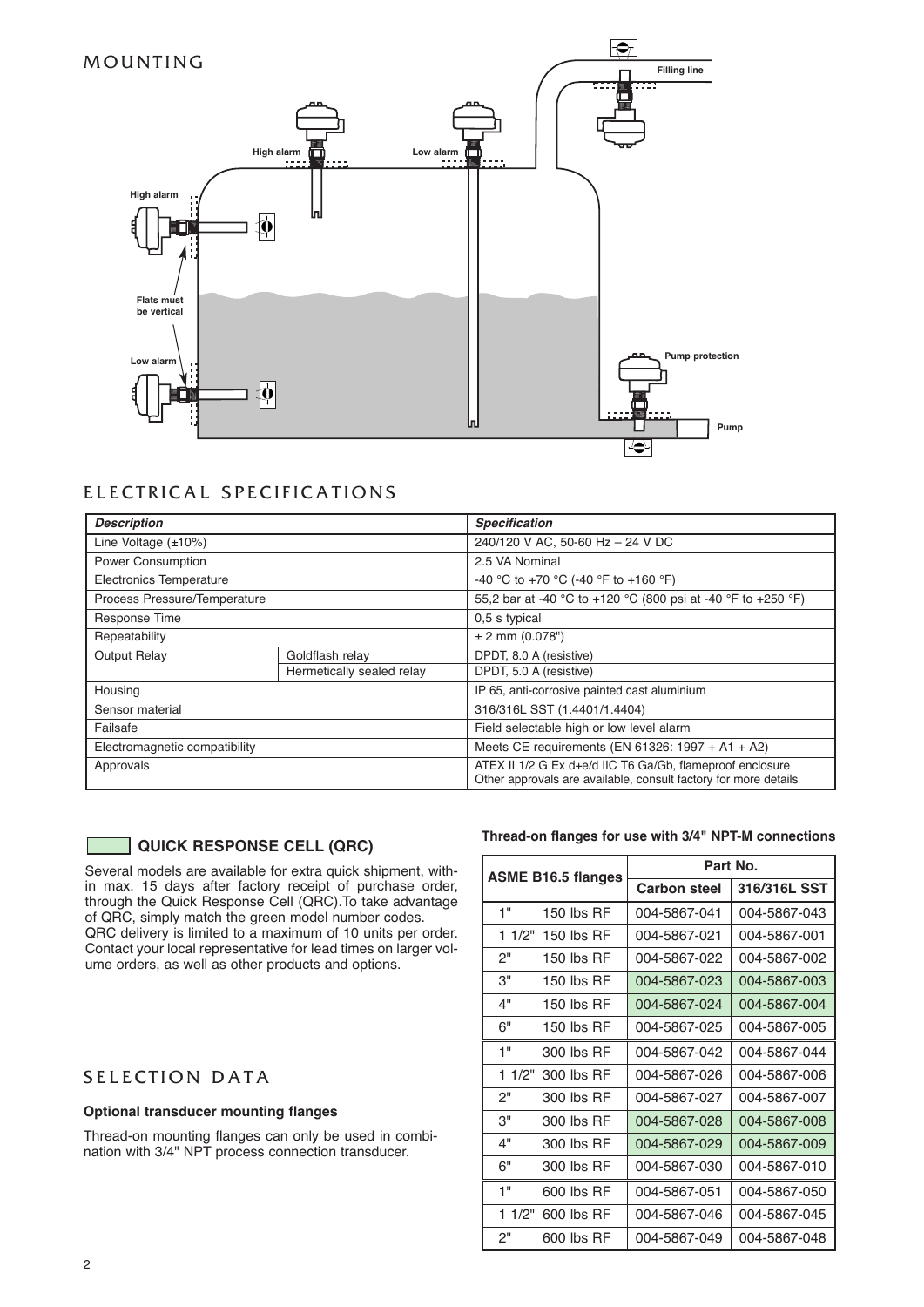## SELECTION DATA

#### **A complete measuring system consists of:**

1.One order code for ECHOTEL® series 910 electronics and transducer

2.Optional: Order code for thread-on mounting flanges, consult factory for other sizes or materials

## BASIC MODEL NUMBER

| 910 |                                                                |                | Echotel <sup>®</sup> 910, ultrasonic level switch with relay                                  |  |
|-----|----------------------------------------------------------------|----------------|-----------------------------------------------------------------------------------------------|--|
|     |                                                                |                |                                                                                               |  |
|     |                                                                |                | APPROVALS/ CABLE ENTRY / HOUSING MATERIALS                                                    |  |
|     |                                                                | A              | Weatherproof-<br>3/4" NPT<br>dual cable entry, anti-corrosive coated aluminium                |  |
|     |                                                                | $\vee$         | ATEX flameproof enclosure -<br>3/4" NPT<br>dual cable entry, anti-corrosive coated aluminium  |  |
|     |                                                                | W              | ATEX flameproof enclosure -<br>dual cable entry, anti-corrosive coated aluminium<br>M20 x 1,5 |  |
|     |                                                                |                |                                                                                               |  |
|     |                                                                |                | PROCESS CONNECTION - SIZE/TYPE                                                                |  |
|     |                                                                |                | <b>Threaded</b>                                                                               |  |
|     |                                                                | M A            | 3/4" NPT                                                                                      |  |
|     |                                                                | M <sub>2</sub> | $1"$ NPT                                                                                      |  |
|     |                                                                | M 9            | 1" BSP (G 1")                                                                                 |  |
|     |                                                                |                | <b>ASME Flanges</b>                                                                           |  |
|     |                                                                | M <sub>1</sub> | $\overline{1}$ "<br>150 lbs ASME RF                                                           |  |
|     |                                                                | M              | E<br>1"<br>300 lbs ASME RF                                                                    |  |
|     |                                                                | м              | 1"<br>H<br>600 lbs ASME RF                                                                    |  |
|     |                                                                | M              | $\mathsf{C}$<br>1 1/2" 150 lbs ASME RF                                                        |  |
|     |                                                                | M              | F<br>1 1/2" 300 lbs ASME RF                                                                   |  |
|     |                                                                | D<br>M         | 2"<br>150 lbs ASME RF                                                                         |  |
|     |                                                                | M<br>G         | 2"<br>300 lbs ASME RF<br>2 <sup>11</sup><br>J                                                 |  |
|     |                                                                | M              | 600 lbs ASME RF                                                                               |  |
|     |                                                                |                | <b>EN Flanges</b>                                                                             |  |
|     |                                                                | $M$ R          | DN 25 PN 16/25/40 EN 1092-1 Type A                                                            |  |
|     |                                                                | M              | DN 25 PN 63/100<br>EN 1092-1 Type B2<br>- XI                                                  |  |
|     |                                                                | M              | DN 40 PN 16/25/40<br>EN 1092-1 Type A<br>S<br>DN 40 PN 63/100<br>EN 1092-1 Type B2<br>Y       |  |
|     |                                                                | M<br>м         | DN 50 PN 16<br>EN 1092-1 Type A<br>MI.                                                        |  |
|     |                                                                | М              | DN 50 PN 25/40<br>EN 1092-1 Type A<br>$\top$                                                  |  |
|     |                                                                | м              | DN 50 PN 63<br>W<br>EN 1092-1 Type B2                                                         |  |
|     |                                                                | M              | Z<br>DN 50 PN 100<br>EN 1092-1 Type B2                                                        |  |
|     |                                                                |                |                                                                                               |  |
|     |                                                                |                | <b>INPUT POWER / RELAY OUTPUT</b>                                                             |  |
|     |                                                                |                | 240 V AC/8 A DPDT goldflash relay<br>$\mathbf{1}$                                             |  |
|     |                                                                |                | $\overline{c}$<br>24 V DC/8 A DPDT goldflash relay                                            |  |
|     |                                                                |                | $\Omega$<br>120 V AC/8 A DPDT goldflash relay                                                 |  |
|     |                                                                |                | 240 V AC/5 A DPDT herm. sealed relay<br>J                                                     |  |
|     |                                                                |                | 24 V DC/5 A DPDT herm. sealed relay<br>Κ                                                      |  |
|     |                                                                |                | 120 V AC/5 A DPDT herm. sealed relay<br>н                                                     |  |
|     |                                                                |                |                                                                                               |  |
|     |                                                                |                |                                                                                               |  |
|     |                                                                |                |                                                                                               |  |
|     |                                                                |                | ACTUATION LENGTH - Specify per cm (0.39") increment                                           |  |
|     |                                                                |                | Total insertion length = actuation length $+ 6$ mm (0.25")                                    |  |
|     |                                                                |                | Minimum 3 cm $(1.2")$ – for NPT connections<br>-3<br>0 <sub>0</sub>                           |  |
|     |                                                                |                | 0 <sub>0</sub><br>5<br>Minimum 5 cm $(2.0")$ – for all other connections                      |  |
|     |                                                                |                | Maximum 254 cm (100.0")<br>2 <sub>5</sub><br>4                                                |  |
|     |                                                                |                |                                                                                               |  |
|     |                                                                |                |                                                                                               |  |
| 9 1 | $\mathsf{O}\xspace$                                            | M              | complete order code for Echotel® 910                                                          |  |
|     |                                                                |                |                                                                                               |  |
|     | $\rightarrow$ X = product with a specific customer requirement |                |                                                                                               |  |